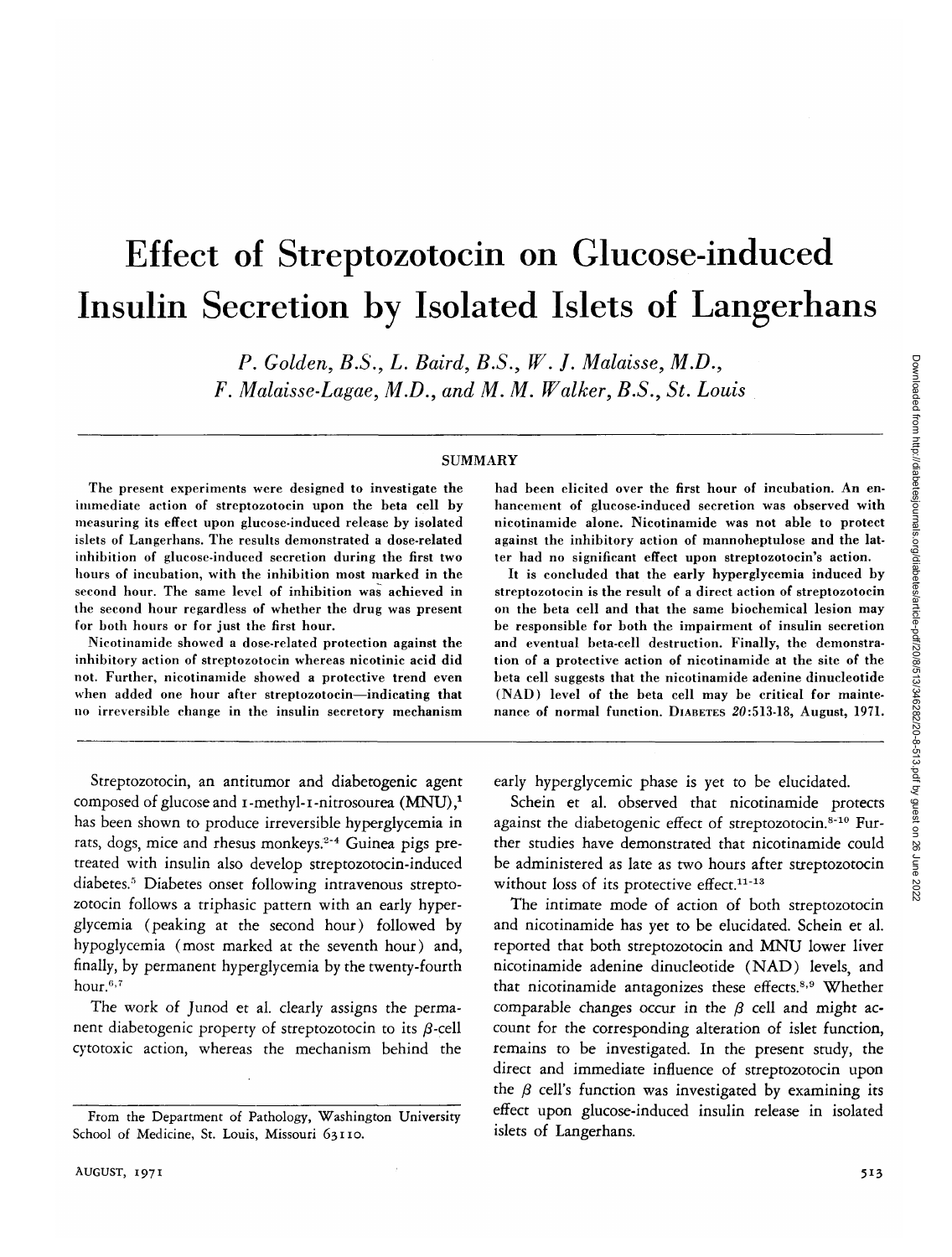#### TABLE 1

| Effect of varying concentrations of streptozotocin (St) on insulin secretion.                 |
|-----------------------------------------------------------------------------------------------|
| Mean $\pm$ S.E.M. expressed as per cent of mean control rate found within the same experiment |
| with statistical significance of each compared with its own mean control.                     |

|                                           | First hour                                                                  |                            |                                      | Second hour                   |                                                                       |                           |                                              |  |
|-------------------------------------------|-----------------------------------------------------------------------------|----------------------------|--------------------------------------|-------------------------------|-----------------------------------------------------------------------|---------------------------|----------------------------------------------|--|
| Drug and<br>dose<br>(mg./ml.)             | Insulin output<br>Mean $\pm$ S.E.M.*                                        | No. flasks                 | p†                                   | Drug and<br>dose<br>(mg./ml.) | Insulin output<br>Mean $\pm$ S.E.M.*                                  | No. flasks                | рţ                                           |  |
| St(0.05)<br>St(0.2)<br>St(0.5)<br>St(1.0) | $93.0 \pm 12.8$<br>$86.0 \pm 10.6$<br>$66.4 \pm 2.4$<br>- 5.8<br>$51.7 \pm$ | (7)<br>(6)<br>(39)<br>(20) | > 0.7<br>> 0.4<br>< 0.001<br>< 0.001 | nil<br>nil<br>nil<br>nil      | $76.3 \pm 12.3$<br>$59.3 \pm 9.4$<br>$21.8 \pm 2.4$<br>$14.7 \pm 5.6$ | (7)<br>(6)<br>(32)<br>(6) | > 0.3<br>< 0.05<br>$<$ 0.001 $\,$<br>< 0.001 |  |

\*Mean  $\pm$  S.E.M. expressed as per cent of mean control rate of secretion.<br>†P-values obtained by comparison with mean control secretion in each experiment.

#### **METHODS**

Islets were isolated from fed, male albino rats (300- 350 gm.) by the method of Lacy and Kostianovsky.<sup>14</sup> Groups of eight islets were transferred to micro-incubation flasks and incubated in a bicarbonate-buffered medium (1.0 ml.) containing albumin (5 mg./ml.) and equilibrated with oxygen (95 per cent) and carbon dioxide (5 per cent), according to a method described previously.<sup>15</sup> Control media contained glucose alone  $(3 \text{ mg./ml.})$ . Test media contained glucose  $(3 \text{ mg./ml.})$ together with one or the combination of the following agents: streptozotocin (Upjohn lot #9164-VDV-136),\* nicotinamide (Sigma), nicotinic acid (Sigma), and mannoheptulose (Nutritional Biochemicals Corporation). The pH of test media was adjusted to be equal to that of the control media ( $pH$  7.4). The flasks were then incubated for two successive one-hour incubations at 36° C. in a Dubnoff metabolic shaker. After the first hour the media were removed and either control or test media added for the second-hour incubation. The insulin content of the media was assayed according to the immunoassay of Wright and Malaisse<sup>16</sup> as applied to isolated islets.<sup>15</sup>

\*The authors wish to thank Dr. William E. Dulin at The Upjohn Company for the supply of streptozotocin.

#### *Presentation of results*

In the control media containing glucose alone (3 mg./ ml.), the mean absolute rate of insulin release averaged  $187 \pm 7$  and  $186 \pm 6$   $\mu$ U./islet per hour (n<sub>1</sub> = 102;  $n_2 = 83$ ), respectively, for the first and second hour of incubation. In each experiment, five to seven groups of eight islets each were incubated in such control media; an equal number of measurements were performed in test media containing both glucose and some other agent or combination of agents. Thus, in all cases, the difference between control and experimental values was tested by comparison of groups with equal size. In the tables, the rates of insulin secretion found in the test media are expressed in per cent of the mean control value (glucose alone) found within the same experiment and during the same period of incubation.

#### RESULTS

Table 1 contains data for various concentrations of streptozotocin in experiments in which the drug was present only during the first hour of incubation. Increasing concentration of streptozotocin from 0.05 mg./ ml. to 1.0 mg./ml. yielded a dose-related inhibition of glucose-induced insulin secretion. The minimum amount of streptozotocin necessary to elicit significant inhibition was 0.2 mg./ml. which depressed secretion to 59.3 per

TABLE 2

Effect of streptozotocin (St) when present during both hours of incubation

|                               | First hour                           |              |                  |                               | Second hour                          |             |                   |
|-------------------------------|--------------------------------------|--------------|------------------|-------------------------------|--------------------------------------|-------------|-------------------|
| Drug and<br>dose<br>(mg./ml.) | Insulin output<br>Mean $\pm$ S.E.M.* | No. flasks   | p†               | Drug and<br>dose<br>(mg./ml.) | Insulin output<br>Mean $\pm$ S.E.M.* | No. flasks  | p†                |
| St(0.2)<br>St(0.5)            | $91.9 \pm 11.6$<br>$61.7 \pm 4.7$    | (14)<br>(28) | > 0.6<br>< 0.001 | St(0.2)<br>St(0.5)            | $50.8 \pm 8.1$<br>$23.1 \pm 2.9$     | (6)<br>(14) | < 0.02<br>< 0.001 |

\*Mean  $\pm$  S.E.M. expressed as per cent of mean control rate of secretion.

tP-values obtained by comparison with mean control secretion in each experiment.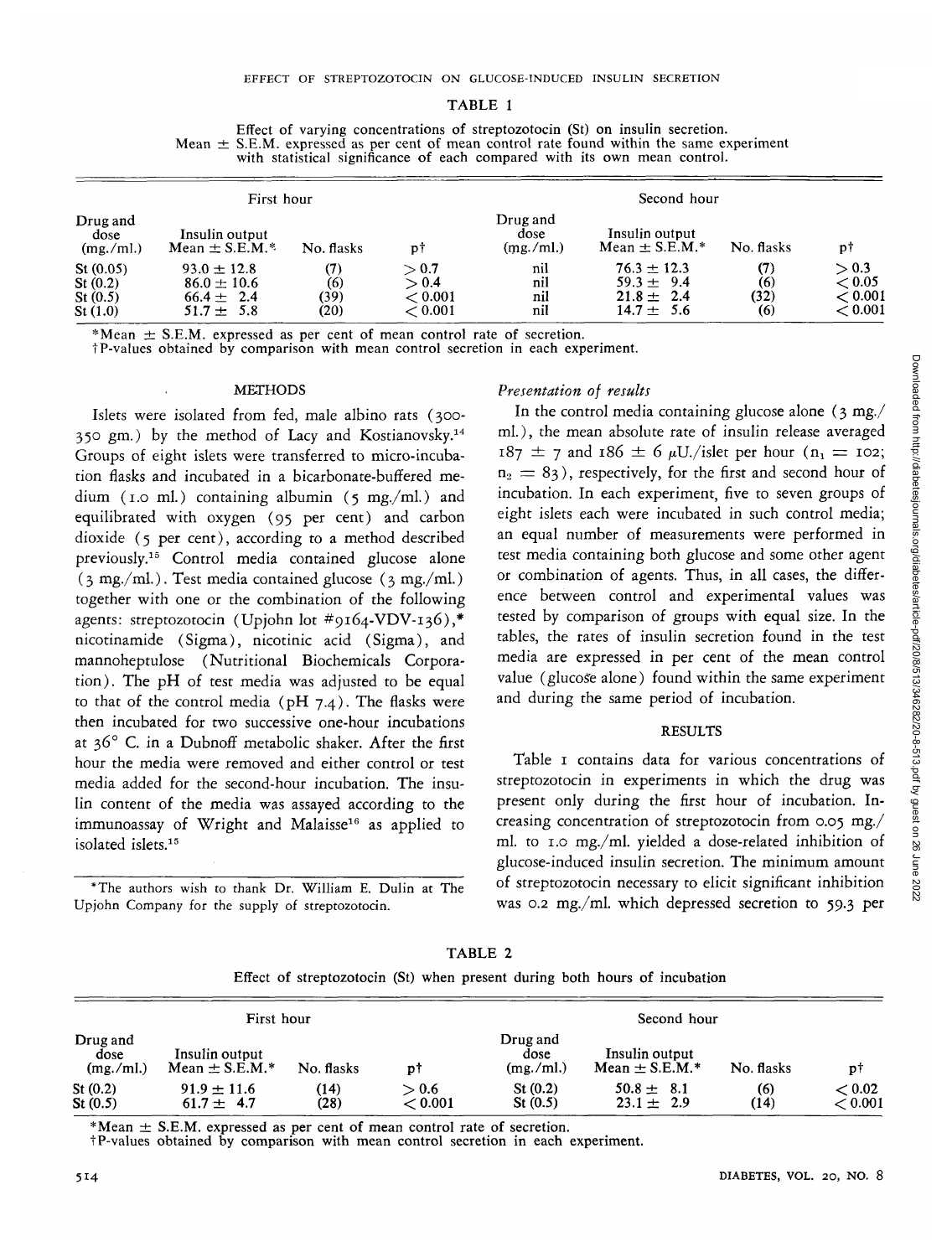| First hour                                                                                                     |                                                                                         |                                  |                                                | Second hour                                                  |                                                                                                 |                           |                                                              |
|----------------------------------------------------------------------------------------------------------------|-----------------------------------------------------------------------------------------|----------------------------------|------------------------------------------------|--------------------------------------------------------------|-------------------------------------------------------------------------------------------------|---------------------------|--------------------------------------------------------------|
| Drug and<br>dose<br>(mg./ml.)                                                                                  | Insulin output<br>Mean $\pm$ S.E.M.                                                     | No.<br>flasks                    | p                                              | Drug and<br>dose<br>(mg./ml.)                                | Insulin output<br>Mean $\pm$ S.E.M.                                                             | No.<br>flasks             |                                                              |
| $St(0.5) + N(0.5)$<br>$St(0.5) + N(1.25)$<br>$St(0.5) + N(2.5)$<br>$St(0.5) + N(2.5)$<br>$St(0.5) + N.A.(2.5)$ | $96.4 + 7.6$<br>$125.0 \pm 6.6$<br>$131.0 \pm 2.5$<br>$128.8 \pm 5.5$<br>$72.2 \pm 2.6$ | (5)<br>(5)<br>(7)<br>(13)<br>(7) | > 0.6<br>< 0.02<br>< 0.05<br>< 0.001<br>< 0.02 | nil<br>nil<br>nil<br>$\text{St}(0.5) + \text{N}(2.5)$<br>nil | $*45.0 + 9.5$<br>$*67.0 + 5.8$<br>$*79.2 \pm 2.6$<br>$\text{+}110.2 \pm 5.8$<br>$130.4 \pm 4.9$ | (5)<br>(5)<br>(7)<br>(14) | < 0.01<br>$<$ 0.01 $\,$<br>> 0.05<br>> 0.1<br>$<$ 0.001 $\,$ |

TABLE 3 Effect of nicotinamide (N) and nicotinic acid (N.A.) on the inhibitory action of streptozotocin (St)

\*Compared with 21.8 per cent from table 1, p  $< 0.01$ , p.  $< 0.001$ , p.  $< 0.001$ .<br>†Compared with 23.1 per cent from table 2, p  $< 0.001$ .<br>†Compared with 21.8 per cent from table 1, p  $> 0.1$ .

cent of control in the second hour. A dose of 0.5 mg./ ml. was required to demonstrate significant inhibition in the first hour of incubation. The degree of inhibition was consistently more marked during the second hour; thus, the rate of insulin release ranged, for the concentrations used, from 14.7 per cent to 76.3 per cent of control during the second hour, as compared with 51.7 per cent to 93.0 per cent in the first hour. Table 2 contains similar data for two concentrations of streptozotocin in experiments in which the drug was present during both hours of incubation. By comparing the appropriate data from tables 1 and 2, one finds the same level of inhibition regardless of whether the drug was present for both hours or just for the first hour  $(p > 0.5, p > 0.7)$ .

Table 3 summarizes data for the combination of nicotinamide or nicotinic acid with streptozotocin. Three nicotinamide concentrations, 0.5 mg./ml., 1.25 mg./ml., and 2.5 mg./ml. combined with a fixed concentration of streptozotocin (0.5 mg./ml.) demonstrated dose-related protection from the inhibition of glucose-induced secretion in the second hour. The second hour secretion rates for these combinations were 45.0 per cent, 67.0 per cent and 79.2 per cent respectively. All these rates of secretion are significantly higher than 21.8 per cent (table 1), the level achieved in the second hour using streptozotocin alone ( $p < 0.01$ ,  $p < 0.001$ ,  $p < 0.001$ ). Similarly, the combination of nicotinamide (2.5 mg./ ml.) and streptozotocin (0.5 mg./ml.) during both hours of incubation gave a second-hour rate of secretion of 110.2 per cent as compared to 23.1 per cent (table 2) for the comparable dose of streptozotocin alone ( $p <$ 0.001). Nicotinic acid (2.5 mg./ml.), however, did not protect against streptozotocin's inhibitory action on glucose-induced secretion. The second-hour level of secretion for the combination was 30.4 per cent of its control as compared with 21.8 per cent (table 1) for streptozotocin alone  $(p > 0.1)$ .

Table 4 contains data for control experiments using nicotinamide (2.5 mg./ml.) alone during either the first or both hours of incubation. Whenever present in the incubation medium, nicotinamide significantly enhanced glucose-induced secretion. After exposure to nicotinamide, the islets secreted insulin at a normal rate when transferred to a control medium for the second hour of incubation. During the first hour of incubation, the rates of secretion induced by glucose in the presence of nicotinamide alone (table 4) were not significantly different from those observed in the simultaneous presence of nicotinamide and streptozotocin (table 3). Even during the second hour of incubation, the rates of secretion after exposure to the combination of strepto-

|  | TABLE 4 |                                                         |  |
|--|---------|---------------------------------------------------------|--|
|  |         | Effect of nicotinamide (N) on glucose-induced secretion |  |

| First hour                    |                                      |             |                     |                               |                                              |             |                 |
|-------------------------------|--------------------------------------|-------------|---------------------|-------------------------------|----------------------------------------------|-------------|-----------------|
| Drug and<br>dose<br>(mg./ml.) | Insulin output<br>Mean $\pm$ S.E.M.  | No. flasks  |                     | Drug and<br>dose<br>(mg./ml.) | Insulin output<br>Mean $\pm$ S.E.M.          | No. flasks  | p               |
| N(2.5)<br>N(2.5)              | $*149.8 \pm 9.6$<br>$*132.8 \pm 7.8$ | (6)<br>(13) | ${<}0.01$<br>< 0.02 | nil<br>N(2.5)                 | $+90.6 \pm 7.8$<br>$\dagger$ 130.2 $\pm$ 7.5 | (6)<br>(13) | > 0.4<br>< 0.02 |

'"Compared tCompared with 131.0 per ceni with 131.0 per cent and 128.8 per cent from table 3, respectively,  $p > 0.1$ ,  $p > 0.6$ .<br>with 79.2 per cent and 110.2 per cent from table 3, respectively,  $p > 0.3$ ,  $p < 0.05$ .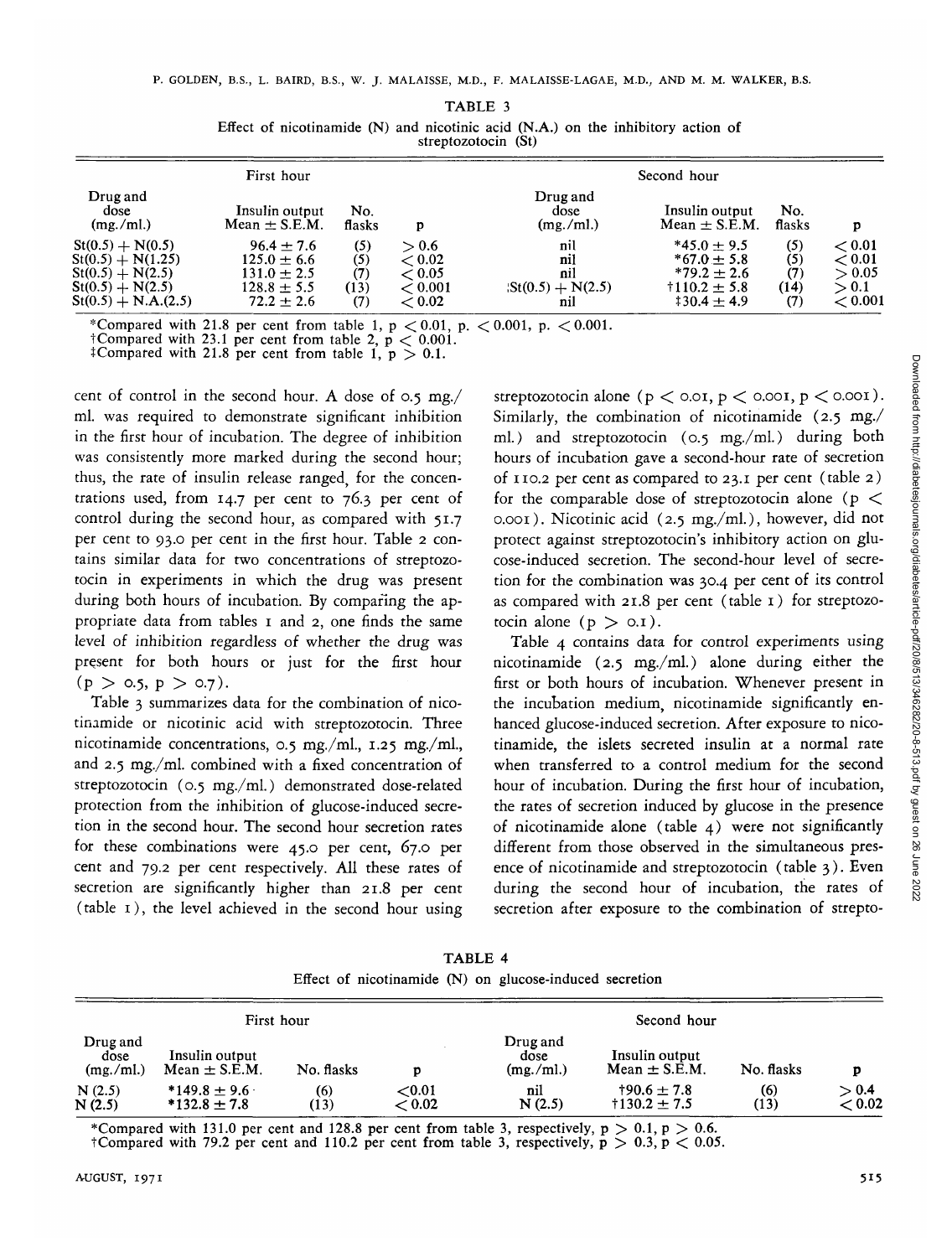| Ħ<br>v. |  |
|---------|--|
|---------|--|

|                               | First hour                          |            |        |                                 | Second hour                         |            |             |
|-------------------------------|-------------------------------------|------------|--------|---------------------------------|-------------------------------------|------------|-------------|
| Drug and<br>dose<br>(mg./ml.) | Insulin output<br>Mean $\pm$ S.E.M. | No. flasks |        | Drug and<br>dose<br>(mg. / ml.) | Insulin output<br>Mean $\pm$ S.E.M. | No. flasks | n           |
| St(0.5)                       | $69.8 \pm 3.2$                      | 77)        | < 0.01 | N(2.5)                          | $61.1 \pm 6.1$                      | (7)        | $\,<$ 0.001 |

Effect of nicotinamide (N) added one hour after streptozotocin (St)

zotocin and nicotinamide, 79.2 per cent and 110.2 per cent (table 3) were either not significantly different or only slightly less than the rates of the corresponding nicotinamide controls, 90.6 per cent and 130.2 per cent respectively ( $p > 0.3$ ,  $p < 0.05$ ). All these data indicate that in the presence of nicotinamide, the inhibitory effect of streptozotocin on glucose-induced secretion was either markedly reduced or completely abolished.

Table 5 contains the results of an experiment in which streptozotocin (0.5 mg./ml.) was present alone in the first hour and followed by nicotinamide (2.5 mg./ ml.) alone in the second hour. The second hour secretion was 61.1 per cent as compared to 21.8 per cent (table 1) for the same dose of streptozotocin alone, and thus indicated a reversing trend ( $p <$  0.001) as a result of adding nicotinamide.

Table 6 summarizes the data for two experiments in which mannoheptulose, a well-known inhibitor of glucose-induced secretion,<sup>17</sup> was combined with either nicotinamide or streptozotocin. First, to determine whether nicotinamide's protective action was specific for streptozotocin, its effect on the inhibitory action of mannoheptulose was examined over one ninety-minute incubation. Nicotinamide (2.5 mg./ml.) failed to overcome the inhibitory effect of mannoheptulose (2.1 mg./ ml.). Second, since mannoheptulose is reported to block the phosphorylation of glucose,<sup>18</sup> the possibility that streptozotocin needs to be phosphorylated to exert its effect was examined. Mannoheptulose (2.1 mg./ml.) was combined with streptozotocin (0.5 mg./ml.) in the first hour. Whereas the second hour secretion by islets exposed to mannoheptulose alone had returned to 74.5 per cent, the second hour secretion by islets exposed to both drugs was 28.5 per cent and, thus, not significantly different from 21.8 per cent (table 1), which was the level of secretion achieved with streptozotocin alone  $(p > 0.2)$ .

### **DISCUSSION**

The present experiments demonstrate that streptozotocin exerts a direct and immediate inhibitory effect on glucose-induced insulin secretion by isolated islets of Langerhans. This finding indicates that a direct action on the  $\beta$  cell, rather than a catecholamine response, is responsible for the early hyperglycemic phase of streptozotocin induced diabetes. Consistent with this view was the finding by Schein et al. of the early hyperglycemic response even in adrenalectomized animals.10 Also suggesting ar depression of secretion was the observation by Junod and coworkers of a lack of a rise in serum immunoreactive insulin during the early hyperglycemic phase.7 In related works, Creutzfeldt and coworkers reported an impairment of secretion by islets removed one hour after streptozotocin or alloxan treatment in vivo,<sup>19</sup> while Taylor observed a reduction of insulin biosynthesis by isolated islets exposed to streptozotocin.<sup>20</sup>

Since streptozotocin is unstable under the conditions of our incubation,<sup>1,21,22</sup> it is quite likely that a break-

TABLE 6 Effect of mannoheptulose (MH) and nicotinamide (N) or mannoheptulose and streptozotocin (St) on glucose-induced secretion

|                                                                         | First hour                                                         |                          |                                          | Second hour                    |                                     |            |                   |
|-------------------------------------------------------------------------|--------------------------------------------------------------------|--------------------------|------------------------------------------|--------------------------------|-------------------------------------|------------|-------------------|
| Drugs and<br>dose<br>(mg./ml.)                                          | Insulin output<br>Mean $\pm$ S.E.M.                                | No.<br>flasks            | D                                        | Drugs and<br>dose<br>(mg./ml.) | Insulin output<br>$Mean \pm S.E.M.$ | No. flasks | р                 |
| $MH (2.1)*$<br>$MH (2.1) + N (2.5)^*$<br>MH(2.1)<br>$MH(2.1) + St(0.5)$ | $2.2 \pm 1.1$<br>$7.2 \pm 1.8$<br>$10.2 \pm 3.0$<br>$10.5 \pm 1.6$ | (6)<br>(6)<br>(6)<br>(6) | < 0.001<br>< 0.001<br>< 0.001<br>< 0.001 | nil<br>nil                     | $74.5 \pm 6.2$<br>$28.5 \pm 5.2$    | (6)<br>(6) | < 0.01<br>< 0.001 |

\*One ninety-minute incubation.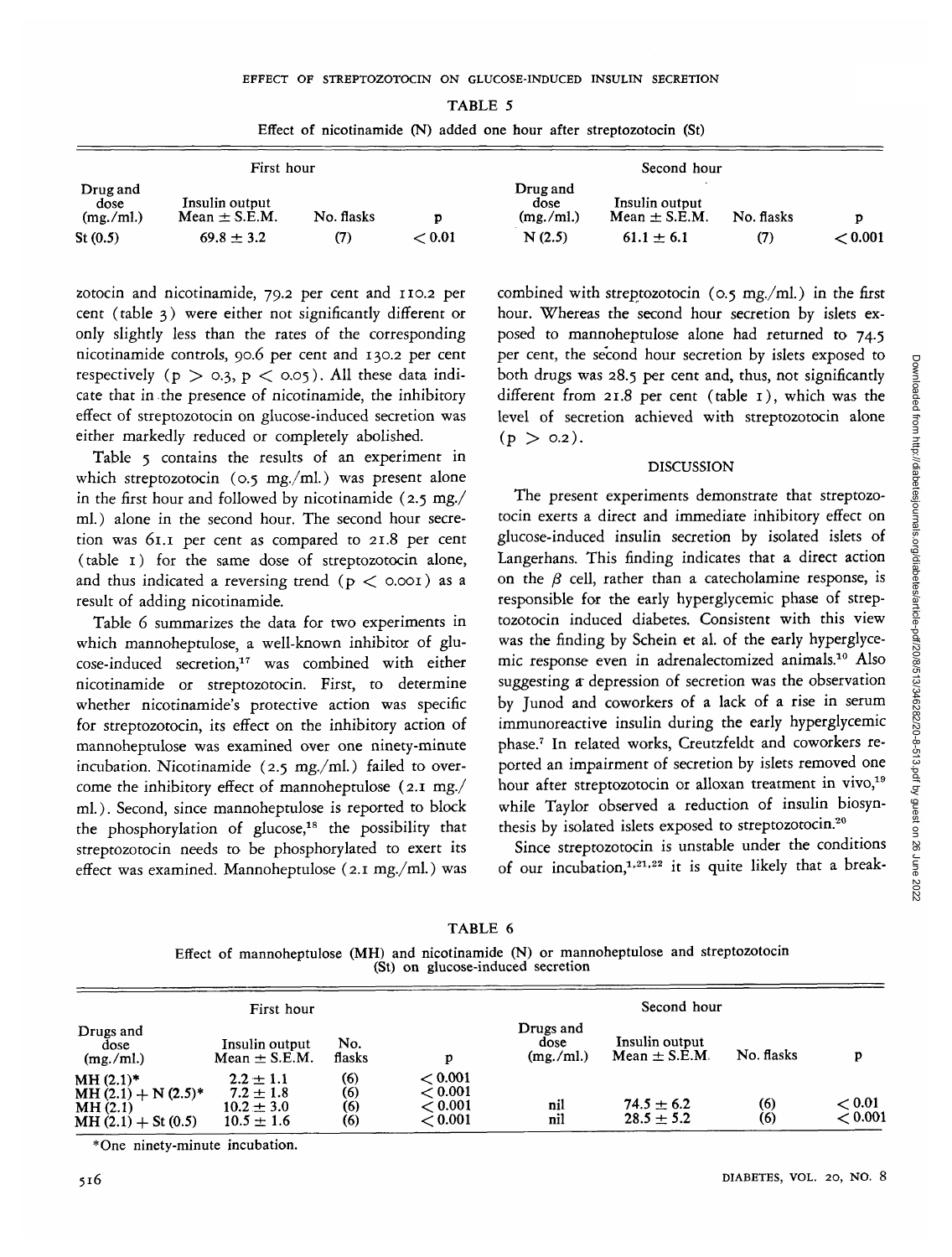down product, rather than the drug itself is responsible for the observed effects. This is consistent with the suggestion of Schein that streptozotocin and related Nnitroso compounds exert their action via the release of diazoalkane.<sup>23</sup>

Our findings concerning nicotinamide suggest a direct and complete protection from streptozotocin's inhibition of glucose-induced secretion. Nicotinamide's protection appears specific for streptozotocin since mannoheptulose's inhibitory action was not blocked by nicotinamide. The ability of nicotinamide to protect secretion even when added to the medium only for the second hour of incubation (table 5) suggests that no permanent cytotoxic damage had been caused by streptozotocin over the first hour incubation. The inability of nicotinic acid to protect secretion might be due to its inefficacy, compared to nicotinamide, as a precursor of NAD.<sup>24</sup>

A number of analogies can be found between the effect of streptozotocin upon insulin secretion in the present study and its ability to cause permanent diabetes as reported in the literature. First, streptozotocin causes an irreversible hyperglycemia in vivo and exerts a marked inhibition of glucose-induced secretion in vitro. Nicotinamide protects from both these effects, but nicotinic acid does not. In both systems, in vivo using hyperglycemia as an index and in vitro using glucose-induced secretion as an index, nicotinamide's protective action is still marked even when administered one hour after streptozotocin.

The similar patterns listed above strongly suggest that the same biochemical lesion is responsible for both the impairment of insulin secretion and the occurrence of  $\beta$  cell destruction. The demonstration in the present study of the protective action of nicotinamide at the site of the islet cells indicates that the NAD level of the  $\beta$  cell may be critical for the maintenance of normal physiology. One working hypothesis is that upon entry into the  $\beta$  cell, streptozotocin leads first to an impairment of insulin secretion and then to necrosis. Indeed, Stauffacher et al.<sup>25</sup> have concluded from experiments with agents known to increase available NAD and NADP, that the early hyperglycemic phase may be the first direct response to streptozotocin. In work reported during this writing, Hinz and coworkers<sup>26</sup> found that streptozotocin depressed the NAD content of isolated rat islets during the first two hours of incubation.

All these observations support the idea that the level of NAD in the  $\beta$  cell may be crucial for normal function. Also consistent with this hypothesis is our finding of a significant stimulation of glucose-induced secretion by nicotinamide. A similar finding for NADH, NADP and NADPH has been reported by Watkins et al.<sup>27</sup> using toadfish islet tissue.

### REFERENCES

<sup>1</sup> Herr, R. R., Jahuke, H. K., and Argoudelis, A. D.: The structure of streptozotocin. J. Amer. Chem. Soc. 89:4808-09, 1967.

Rakieten, N., Rakieten, M. L., and Nadkarni, M. V.: Studies on the diabetogenic action of streptozotocin. Cancer Chemother. Rep. 29:91-98, 1963.

<sup>3</sup> Arison, R. N., Claccio, E. I., Glitzer, M. S., Cassaro, A. B., and Pruss, M. P.: Light and electron microscopy of lesions in rats rendered diabetic with streptozotocin. Diabetes 16:51-56, 1967.

 Pitkin, R. M., and Reynolds, W. A.: Diabetogenic effects of streptozotocin in rhesus monkeys. Diabetes 19:85-90, 1970.

<sup>5</sup> Brosky, G., and Logothetopoulos, J.: Streptozotocin diabetes in the mouse and guinea pig. Diabetes  $18:606$ -11, 1969.

<sup>6</sup> Junod, A., Lambert, A. E., Orci, L., Pictet, R., Gonet, A. E., and Renold, A. E.: Studies of the diabetogenic action of streptozotocin. Proc. Soc. Exp. Biol. Med. 126:201-05, 1967.

 Junod, A., Lambert, A. E., Stauffacher, W., and Renold, A. E.: Diabetogenic action of streptozotocin: Relationship of dose to metabolic response. J. Clin. Invest.  $48:2129-39$ , 1969.

<sup>8</sup> Schein, P. S., Cooney, D. A., and Vernon, M. L.: The use of nicotinamide to modify the toxicity of streptozotocin diabetes without loss of antitumor activity. Cancer Res. 27:2324-31, 1967.

<sup>9</sup> Schein, P. S., and Loftus, S.: Streptozotocin: Depression of mouse liver pyridine nucleotides. Cancer Res. 28:1501-06, 1968.

10 Schein, P. S., and Bates, R. W.: Plasma glucose levels in normal and adrenalectomized mice treated with streptozotocin and nicotinamide. Diabetes 17:760-65, 1968.

11Dulin, W. E., and Wyse, B. M.: Reversal of streptozotocin diabetes with nicotinamide. Proc. Soc. Exp. Biol. Med. 130:992-994, 1969<br>- <sup>12</sup> Dulin W F

<sup>12</sup> Dulin, W. E., and Wyse, B. M.: Studies on the ability of compounds to block the diabetogenic activity of streptozotocin. Diabetes 18:459-66, 1969.

<sup>13</sup> Stauffacher, W., Burr, I., Gutzeit, A., Beaven, D., and Veleminsky, J.: Streptozotocin diabetes: Time course of irreversible  $\beta$ -cell damage. Further observations on prevention by nicotinamide. Proc. Soc. Exp. Biol. Med. 133:194-200, 1970.

14 Lacy, P. E., and Kostianovsky, M.: Method for the isolation of intact islets of Langerhans from the rat pancreas. Diabetes 16:35-39, 1967.

15 Malaisse, W. J., Malaisse-Lagae, F., Lacy, P. E., and Wright, P. H.: Insulin secretion by isolated islets in presence of glucose, insulin, and anti-insulin serum. Proc. Soc. Exp. Biol. Med. 124:497-500, 1967.

<sup>16</sup> Wright, P. H., Malaisse, W. J., and Reynolds, I. J.: The assay of partially neutralized guinea-pig anti-insulin serum. Endocrinology  $81:226-34$ , 1967.

<sup>17</sup> Coore, H. G., and Randle, P. J.: Regulation of insulin secretion studied with pieces of rabbit pancreas incubated in vitro. Biochem. J. 93:66-78, 1964.

<sup>18</sup> Coore, H. G., and Randle, P. J.: Inhibition of glucose